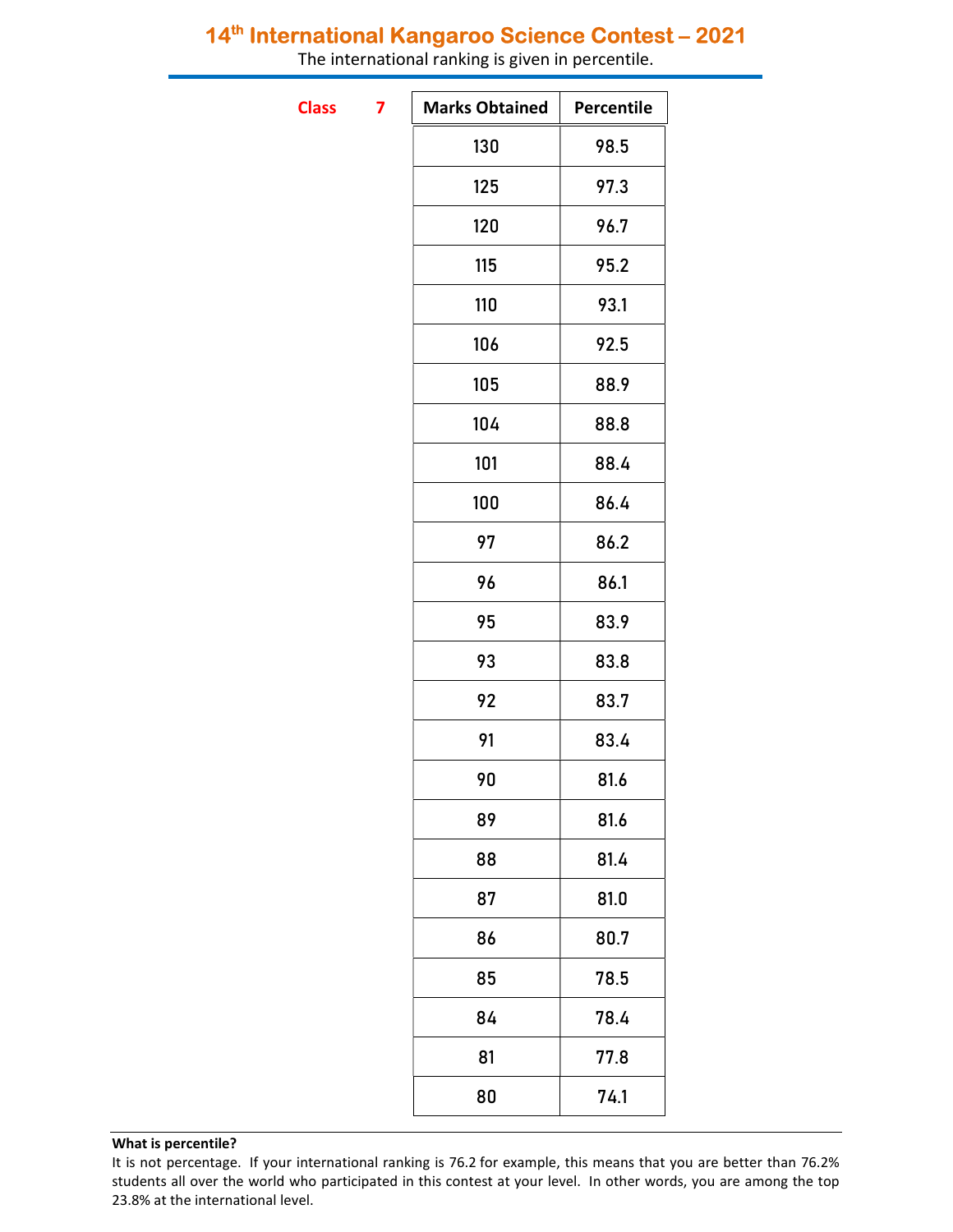## 14<sup>th</sup> International Kangaroo Science Contest - 2021

The international ranking is given in percentile.

**Class** 

| 7 | <b>Marks Obtained</b> | Percentile |
|---|-----------------------|------------|
|   | 79                    | 74.0       |
|   | 78                    | 74.0       |
|   | 77                    | 73.9       |
|   | 76                    | 73.4       |
|   | 75                    | 70.2       |
|   | 73                    | 70.0       |
|   | 72                    | 69.4       |
|   | 71                    | 68.9       |
|   | 70                    | 63.9       |
|   | 69                    | 63.8       |
|   | 68                    | 63.6       |
|   | 67                    | 63.1       |
|   | 66                    | 62.6       |
|   | 65                    | 58.4       |
|   | 64                    | 58.2       |
|   | 63                    | 58.0       |
|   | 62                    | 57.7       |
|   | 61                    | 57.0       |
|   | 60                    | 51.6       |
|   | 59                    | 51.3       |
|   | 58                    | 50.8       |
|   | 57                    | 50.4       |
|   | 56                    | 49.5       |
|   | 55                    | 43.3       |
|   | 54                    | 42.8       |

### What is percentile?

It is not percentage. If your international ranking is 76.2 for example, this means that you are better than 76.2% students all over the world who participated in this contest at your level. In other words, you are among the top 23.8% at the international level.